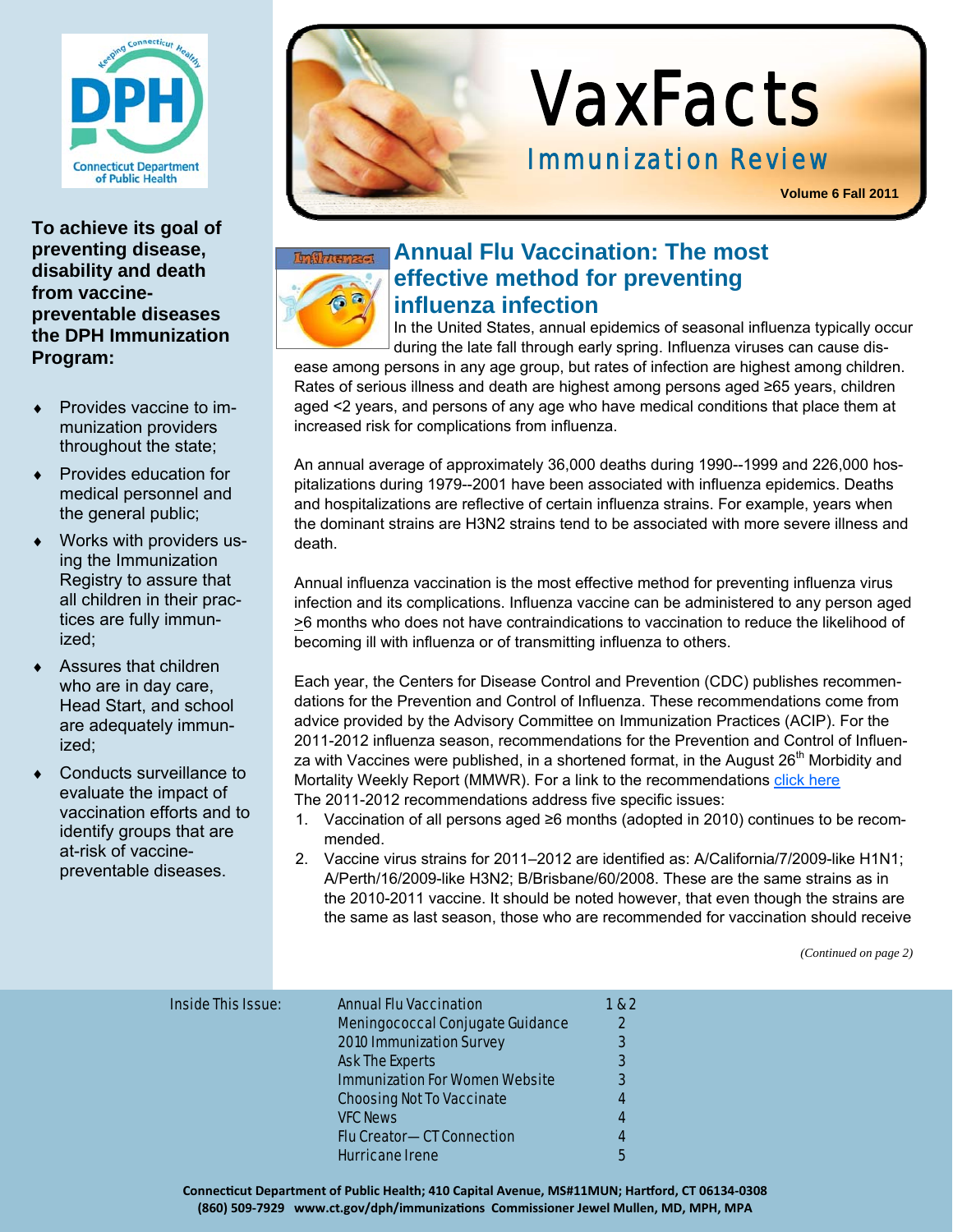#### **Immunization Program Epidemiologists:**

## **Region 1** *(western CT)*

Paul Sookram 860-509-7835 **Region 2** *(New Haven area)*  Daniel Wurm 860-509-7811

**Region 3** *(eastern CT)* Sharon Dunning 860-509-7757 **Region 4** *(Hartford area)* Linda Greengas 860-509-8153

#### **Local IAP Coordinators:**

#### **Bridgeport**

Joan Lane 203-372-5503 **Danbury**  Irene Litwak 203-730-5240 **Hartford** 

Tish Rick Lopez 860-547-1426 x7048 **Naugatuck Valley** 

Elizabeth Green 203-881-3255

**New Britain**  Ramona Anderson 860-612-2777

**New Haven**  Jennifer Hall 203-946-7097

**Norwalk**  Pam Bates 203-854-7728

**Stamford**  Cinthia Vera 203-977-5098

**Torrington**  Sue Sawula 860-489-0436

**Waterbury**  Randy York 203-346-3907

**West Haven**  Betty Murphy 203-937-3665

**Other areas**  Debora Alvarenga 860-509-7241



# VaxFacts Immunization Review

**Volume 6 Fall 2011**

*(Continued from page 1)* 

a dose of 2011-2012 vaccine, even if they received a dose in 2010-2011.

- 3. The vaccination schedule for children aged 6 months through 8 years is as follows: a. Children in this age group receiving influenza vaccination for the first time, or with unknown vaccine history should receive 2 doses of 2011-2012 influenza vaccine. b. Children in this age group who received at least 1 dose of 2010-2011 influenza vaccine will require only 1 dose of 2011-2012 seasonal influenza vaccine. c. Children in this age group who did not receive a dose of 2010-2011 seasonal influenza vaccine, or for whom it is not certain whether they received a dose, should receive 2 doses. This is regardless of any influenza vaccinations they may have received in any past influenza seasons.
- 4. Considerations regarding vaccination of persons with suspected egg allergy: the algorithm presented below lists steps to determine if the patient can safely receive the influenza vaccine.
- 5. Six manufacturers are approved for 9 different influenza vaccination products. One of those 9 products is a new formulation of trivalent inactivated vaccine that is given intradermally (into the skin). The following link provides a table of the 9 seasonal influenza vaccines FDA licensed for 2011-2012. The table includes the manufacturer, age indications, route of administration, number of doses needed, and mercury and ovalbumin content of the vaccine. The second page of the link provides instructions on how to adminis-

## **Meningococcal Conjugate Guidance**

**Licensure of a Meningococcal Conjugate Vaccine for Children Aged 2 through 10 Years and Updated Booster Dose Guidance for Adolescents and Other Persons at Increased Risk for Meningococcal Disease** 

In January 2011, the Food and Drug Administration (FDA) lowered the approved age range for use of MenACWY-CRM (Menveo, Novartis Vaccines and Diagnostics), a quadrivalent meningococcal conjugate vaccine, to include persons aged 2 through 55 years. One other quadrivalent meningococcal conju-

gate vaccine, MenACWY-D(Menactra, Sanofi Pasteur), is licensed in the United States for prevention of meningococcal disease caused by serogroups A, C, Y, and W-135 among persons aged 2 through 55 years; MenACWY-D also is licensed as a 2-dose series for children aged 9 through 23 months.

The Advisory Committee on Immunization Practices (ACIP) recommends that persons aged 2 through 55 years at increased risk for meningococcal disease and all adolescents aged 11 through 18 years be immunized with meningococcal conjugate vaccine. ACIP further recommended that all adolescents receive a booster dose of quadrivalent meningococcal conjugate vaccine at age 16 years, following routine vaccination at age 11-12 years. However, if they receive their first dose at age 16 then no booster is recommended.

The August 5, 2011, Morbidity and Mortality Weekly Report (MMWR) summarizes data supporting the extended age indication for MenACWY-CRM, the interchangeability of the two licensed meningococcal conjugate vaccines, and the updated booster dose guidance for adolescents. For more information, click here



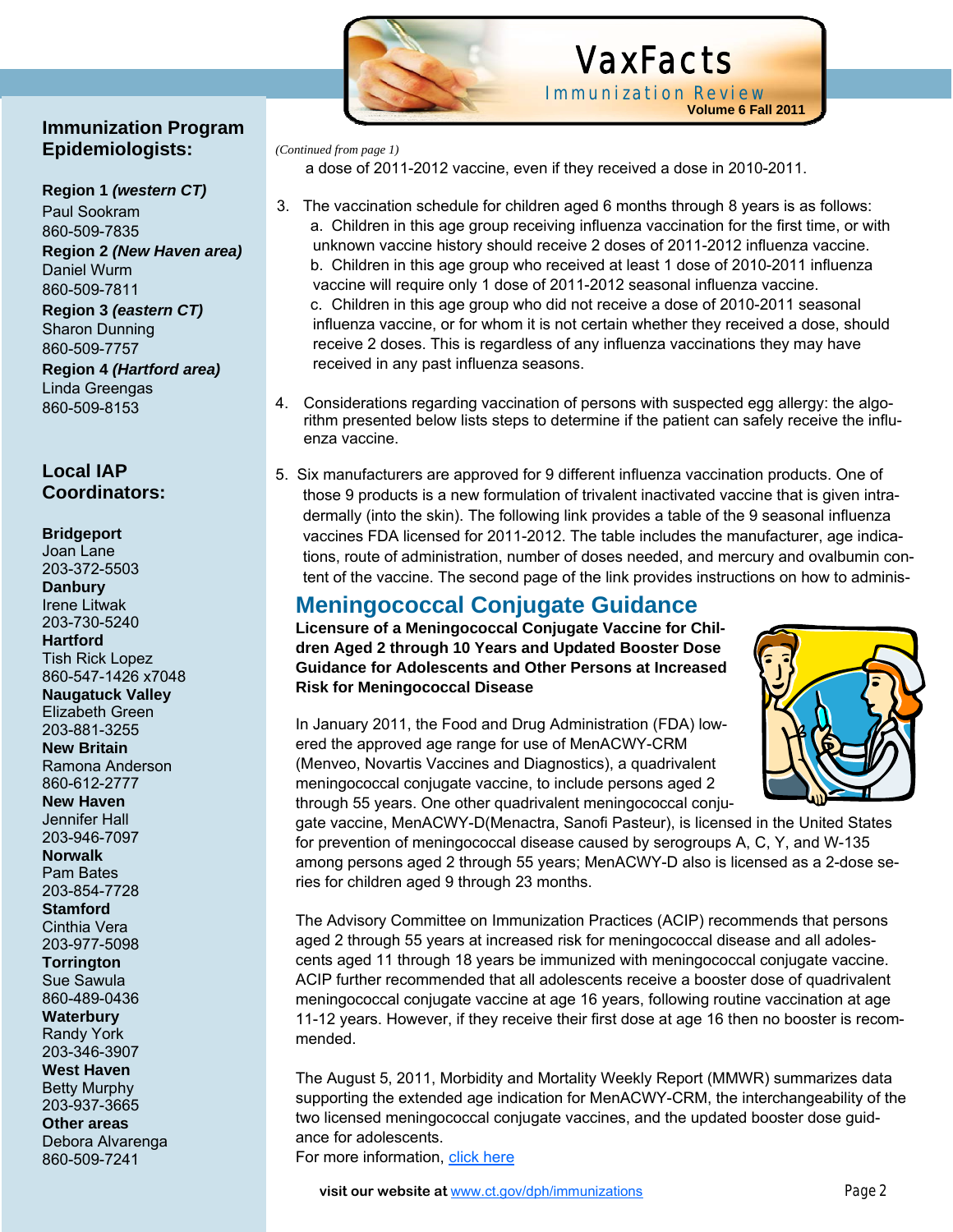

#### **Q.** *If a new mother received a Td vaccine last year how long should she wait until she receives the Tdap vaccine?* A.ACIP no longer has a minimum interval between Td and Tdap administration. Therefore you may vaccinate a person regardless of when they last received the Td vaccine. Pregnant women

who have not received Tdap previously should receive a dose during pregnancy, preferably during the third or late second trimester\*.

If a mother has not been not vaccinated prior to the baby's birth she should be prior to leaving the hospital, or as soon as possible to protect the newborn. Do not forget to vaccinate other household contacts of the infant including fathers, siblings, grandparents and any other caregivers.

#### **Q.** *Where can I find information and educational materials to discuss the importance of immunizations with my patients?*

**A.** The Centers for Disease Control and Prevention (CDC) website has a host materials for educating parents and patients on vaccinations, including print materials, eCards, videos etc. By clicking on the "Patient Education" bullet on our website you will be linked to the CDC website. Here's the link to our website with information for Health Professionals: click here



Ĩ

# VaxFacts

Immunization Review **Volume 6 Fall 2011**

#### **2010 National Immunization Survey Results**

CDC's National Immunization Survey (NIS) monitors immunization coverage among children aged 19-35 months using a random digit-dialed sample of household telephone numbers. A total of 17,004 children, born during January 2007--July 2009, with providerreported vaccination records are included in the 2010 NIS.

Results of the 2010 NIS indicate that vaccination coverage remained stable or increased compared with 2009. Coverage levels for polio, MMR, hepatitis B, and varicella vaccines continue to be at or above 90%, the Healthy People 2020 target for these vaccines. For the more recently recommended vaccines, coverage continued to increase for ≥4 doses of pneumococcal vaccine (PCV), the birth dose of hepatitis B vaccine, hepatitis A vaccine, and rotavirus vaccine. For most vaccines, no disparities by racial/ethnic group were observed. However, disparities by poverty status still exist.

Connecticut's immunization coverage rates compared favorably with national rates. Connecticut's coverage levels for MMR (measles-mumps-rubella), PCV, rotavirus vaccine, and the modified vaccine series\* surpassed national levels. Connecticut's coverage for the birth dose of hepatitis B has improved significantly from last year (60.0% for 2010 compared to 46.8% for 2009) but is still below the national rate and hepatitis A coverage for ≥2 doses is slightly below the national average.

|                  | MMR $(≥1)$<br>dose) % | PCV $(≥4)$<br>doses) % | HepB<br>(birth) $%$ | HepA $(≥2  $ Rotavirus<br>doses) $%$ | $(≥2$ doses)<br>$\%$ | Modified<br>vaccine<br>series* % |  |  |  |
|------------------|-----------------------|------------------------|---------------------|--------------------------------------|----------------------|----------------------------------|--|--|--|
| U<br>-S          | 91.5                  | 83.3                   | 64.1                | 49.7                                 | 59.2                 | 72.7                             |  |  |  |
| $\mathbf C$<br>Т | 97.8                  | 91.1                   | 60.0                | 48.5                                 | 61.8                 | 79.4                             |  |  |  |

**2010 NIS Results, children aged 19-35 months born during January 2007- July 2009, US & CT** 

\* ≥ 4DTP/DT/DTaP, ≥3 polio, ≥1 measles-containing vaccine, ≥3 hepB, ≥1 varicella, ≥4 PCV.

For more information, click here .

## **"Immunization for Women" Website**



The American College of Obstetricians and Gynecologists has designed the website "Immunization for Women" to provide ob-gyns and their patients with a central, trusted source of up-to-date information on seasonal flu and other vaccinepreventable diseases. Information includes immunization facts and safety, immunization schedules, clinical and practice management guidelines, and links to other reliable immunization resources. Visit the "Immunization for Women" page , click here .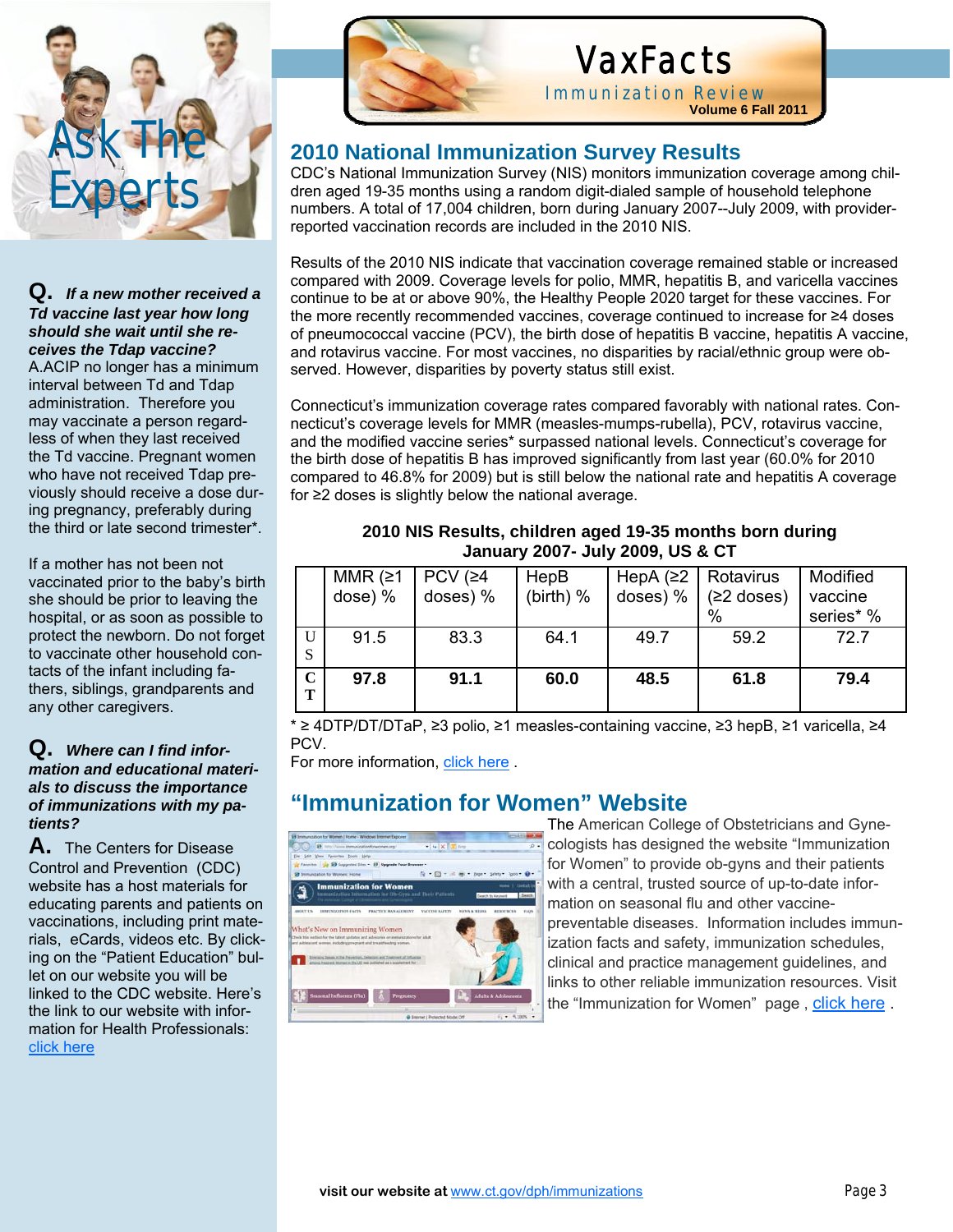

# **Forms, forms, forms,**

If you need to update or replace VFC forms please visit our website www.ct.gov/dph/immunizations and click, on <"Health Professionals>.

|                                                                                                      | <b>28 DIV: CONNECTICUT IMMUNIZATION PROGRAM - Windows Internet Explorer</b>                                                                                   |                                         |                                                                                                            |                           |        |  |
|------------------------------------------------------------------------------------------------------|---------------------------------------------------------------------------------------------------------------------------------------------------------------|-----------------------------------------|------------------------------------------------------------------------------------------------------------|---------------------------|--------|--|
|                                                                                                      | B Muller deviation in colour and a state of the X Elev                                                                                                        |                                         |                                                                                                            |                           | ø<br>٠ |  |
| Edit View Favorites Eock Help                                                                        |                                                                                                                                                               |                                         |                                                                                                            |                           |        |  |
|                                                                                                      | Flavorites 1 2 Supported Stes . El Upgrade Your Browser .                                                                                                     |                                         |                                                                                                            |                           |        |  |
| F DRECOVARITION BANJAGATION                                                                          |                                                                                                                                                               | $\mathbb{R}$ - $\mathbb{R}$             |                                                                                                            | $_{shab}$ = Tools = $Q$ = |        |  |
|                                                                                                      |                                                                                                                                                               |                                         |                                                                                                            |                           |        |  |
|                                                                                                      |                                                                                                                                                               |                                         | DEPARTMENT OF PUBLIC HEALTH                                                                                |                           |        |  |
|                                                                                                      |                                                                                                                                                               |                                         |                                                                                                            |                           |        |  |
|                                                                                                      |                                                                                                                                                               | Athenat top                             | Publications                                                                                               | Forms                     | Contac |  |
|                                                                                                      |                                                                                                                                                               |                                         |                                                                                                            |                           |        |  |
| <b>The Treasul Michael</b><br>Committee Adventure                                                    | Immunization<br><b>Roberts Jewell</b>                                                                                                                         |                                         |                                                                                                            |                           |        |  |
| Services & Programs                                                                                  |                                                                                                                                                               | <b>CONNECTICUT IMMUNIZATION PROGRAM</b> | The mission of the Immunization Pringram is to prevent deease, deadlify and death from vaccine prevent     |                           |        |  |
| <b>Sepulation &amp; La amazes</b><br><b>Vital Records</b>                                            |                                                                                                                                                               |                                         | discuss in infants, children, adolescents and adults through surveillance, case investigation and control. |                           |        |  |
|                                                                                                      | monitoring of immunication levels, provision of vaccine, and professional and public education.<br>CLICK ON INMADE BELOW TO ACCESS INFORMATION ON THE TOPICS. |                                         |                                                                                                            |                           |        |  |
|                                                                                                      |                                                                                                                                                               |                                         |                                                                                                            |                           |        |  |
|                                                                                                      | <b>Public</b>                                                                                                                                                 | <b>Health</b>                           | <b>CT Ammunication</b>                                                                                     | <b>Anomunication</b>      |        |  |
|                                                                                                      | domation                                                                                                                                                      | Professionale<br><b>Enforcesation</b>   | Registry and<br><b>Trackloss</b><br><b>System (CBDS)</b>                                                   | Laws and<br>Regulations   |        |  |
| Matisface & Research<br><b>News Room</b><br>Topona A - $B$<br>TH 4M consulting<br><b>HIPAANOTICE</b> |                                                                                                                                                               |                                         |                                                                                                            |                           |        |  |
| <b>Hander and Billion</b>                                                                            |                                                                                                                                                               |                                         |                                                                                                            |                           |        |  |
|                                                                                                      | <b>And</b>                                                                                                                                                    |                                         |                                                                                                            |                           |        |  |

The bullet , <*Vaccines For Children> #1,* has the latest Vaccine Order Form (VOF), transfer form, return form, provider profile and agreement form, back-up plan, etc., along with a host



portant documents, including past editions of our *VaxFacts Newsletter.*

Please note, when updating forms use the PDF files located on the health professional page as described above. Do not use the "search" function as this will locate all previous editions of a form and you may end up downloading an old form from 2008.

While you're on this site, please click on the first link: *Connecticut immunizations: memos and alerts,* to be sure you've received and reviewed our latest communication notices.

For fast, easy access to our website bookmark this page in your internet browser.

If you have any questions or concerns please call us, 860-509-7929.



# VaxFacts

Immunization Review

**Volume 6 Fall 2011**

# **News** Choosing Not To Vaccinate Can Be A Deadly Choice!

#### *"***Vaccines are the single best thing pediatricians have done in their lifetime to protect patients."**

 *Paul Offit*  Truer words have not been spoken according to physician, Dr. Barbara Ziogas. "I talk to all my patients about the importance of vaccines. I am so convinced that vaccinating is the best thing I can do to protect my patients that I will not take any patients who refuse. And, to make sure I practice what I preach, my entire staff is fully immunized."

Dr. Ziogas shares some helpful hints to increase immunization rates and validate the importance of vaccinations:

- Talk about vaccines at each and every visit even if the patient is not due for immunizations.
- Talk to parents about the importance of vaccines. If parents are reluctant to immunize, tell them about the disease that their child can get if they fail to immunize. Even varicella can cause permanent scarring, pneumonia, and / or encephalitis.
- Every time the patient walks in the door, have staff check his/her immunization status. If the patient is behind, consider immunizing. A missed opportunity is often the reason for failure to be fully immunized.
- Tell the moms to get fathers, grandparents, and babysitters vaccinated, especially against pertussis, a disease which can be deadly for babies and is often transmitted to them by their caretakers.

How does Dr. Ziogas give her patients the information they need about vaccinepreventable diseases? "Sometimes I just sit down with them and tell them a story. Because vaccines have been so effective in preventing disease, parents often forget or don't know how devastating a disease can be. Stories help us remember."

### **Flu Vaccine Creator – Connecticut Connection**

Dr. Edwin Kilbourne, one of the world's leading experts on influenza and creator of the first genetically engineered flu vaccine, was a resident of Madison, CT. He passed away earlier this year at the age of 90.



Dr. Kilbourne graduated from Cornell Medical College in 1944 and for the next two years served in the army where he became interested in influenza while treating soldiers. Starting in the mid-

1950s, Dr. Kilbourne worked trying to find weapons to combat the flu virus. He recombined the genes of different flu strains to encourage the immune system to develop new defenses. Dr. Kilbourne was the principal advisor to President Ford during the 1976 swine flu epidemic. Despite difficulties with acceptance of the swine flu vaccine, Dr. Kilbourne was convinced that mass vaccination was the correct policy given that the virus was similar to the virus responsible for the 1918-19 pandemic that had killed millions.

Dr. Kilbourne was elected to the National Academy of Sciences, the Association for American Physicians, and the American Philosophical Society. The New York Academy of Medicine awarded him its highest award in 1983.